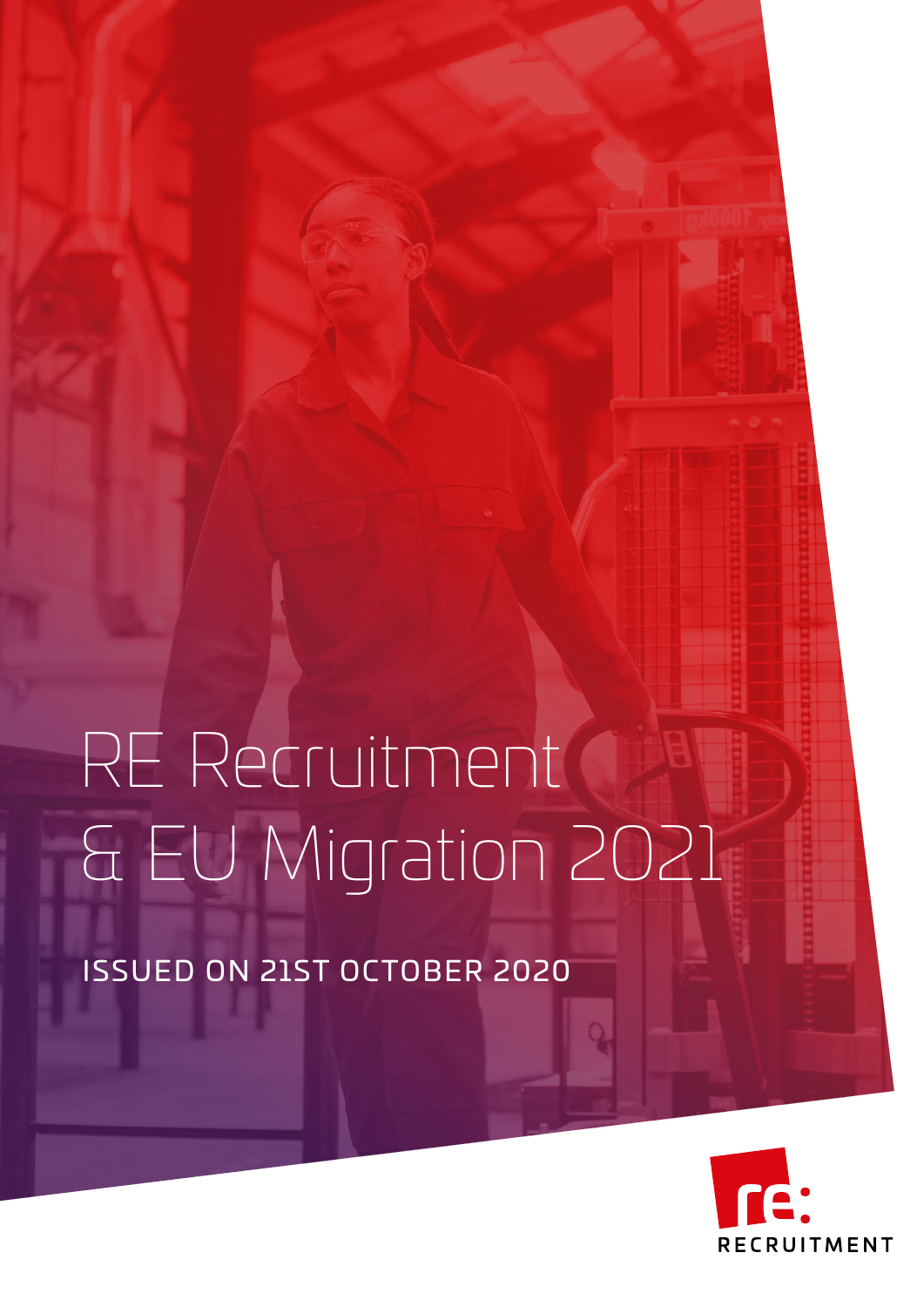

# Background

The UK is about to make substantial changes to the rules around employing migrant workers. These changes will come into effect amidst some of the most difficult times in generations and at a time when the economic climate is unstable as a result of Covid-19.

The changes will affect all organisations that rely on migrant workers to fulfil the demands of the scarcity of low skilled workers across many sectors such as Food Manufacture, Agriculture, Care, Warehousing and Logistics and most other general manufacturing environments.

It is planned that in January 2021 the UK will be ending free movement replacing the current system with a points-based system to cater for the most highly skilled workers, students and a range of other specialist skill sets.

**This new points-based system will not provide a general low-skilled or temporary work route.** 

This means that there are several challenges that will exist if you currently deploy those individuals into your operation that are deemed as low skilled workers.

To enable your business to overcome these barriers and enjoy continued success one of the key steps is to partner with a supplier whose focus is on flexible, innovative solutions. RE Recruitment has built its reputation for exactly this whilst working across multiple sectors in its 20-year history, these factors strongly underpin our Guiding Principles around which the business has been built.

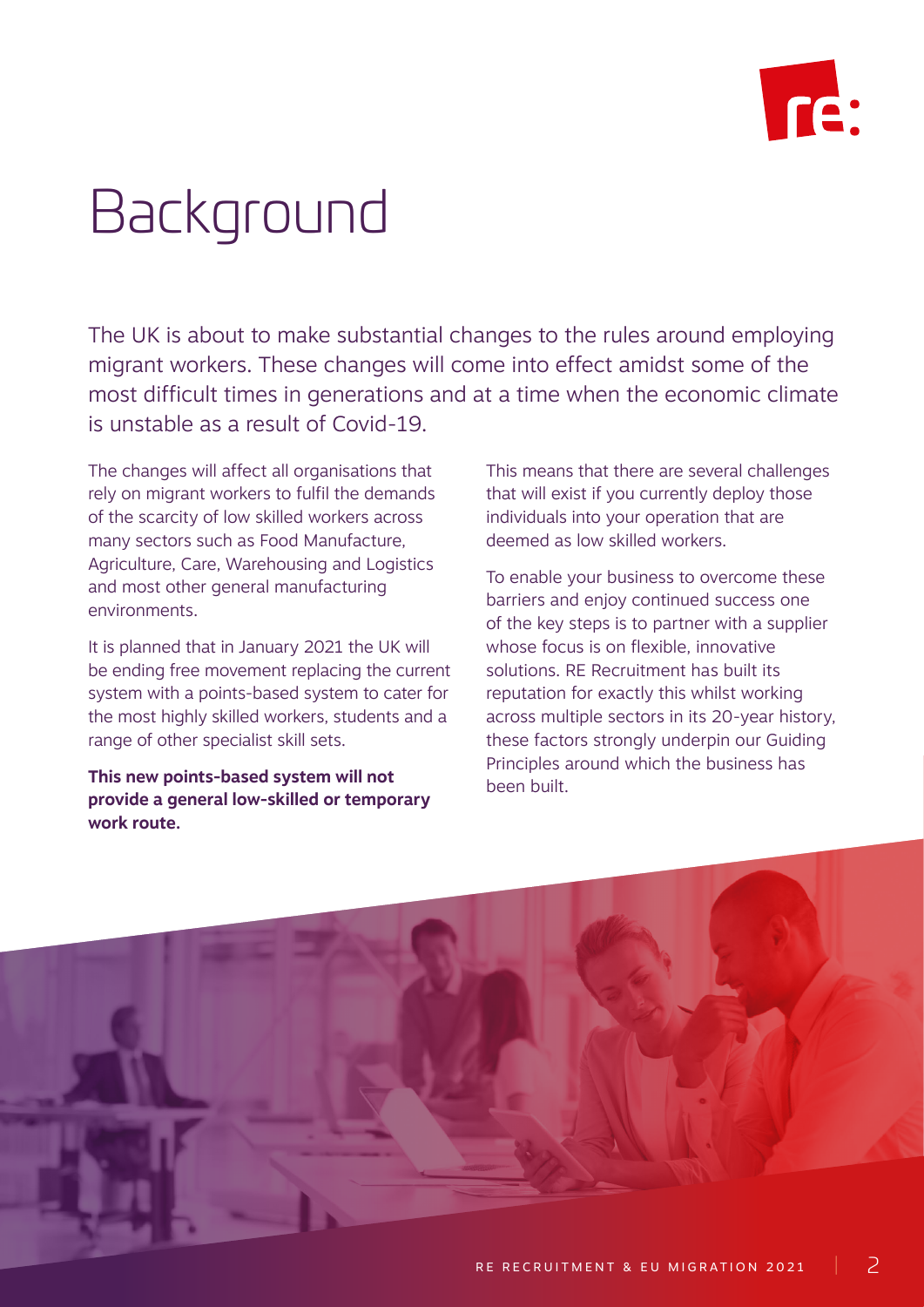# Our Guiding Principles



### **Collaborative**

We work collaboratively towards a shared goal of becoming the best and most professional partner our clients could wish for, becoming an extension of their team, helping to shoulder their burden, and achieving mutual success.

### Authentic

We remain true to the principles that have brought the business to where it is now, never forgetting that we are a people business, and that developing long lasting, genuine and human relationships is key to our success.

### Loyal

We're committed to the people around us, and demonstrate that our loyalty by trusting, nurturing and supporting each other at every turn.

### Inclusive

We're open-minded and listen carefully to all our colleagues' ideas and suggestions without pre-judgement. And we always remain mindful of our language and behaviour towards others.

### **Brave**

We're never afraid to challenge the status quo and actively encourage each other to be bold and inventive in our thinking to find the best solutions possible for our clients, our candidates and our business.

### Resilient

When faced with challenges, we show the strength of character needed to find new ways to get the job done, and to recover quickly from any setbacks we may face.

### Empowered

Our biggest asset is our people and we want them to grow in confidence and ability – so we empower individuals to make their own decisions free from the shackles of bureaucracy and a strict KPI structure.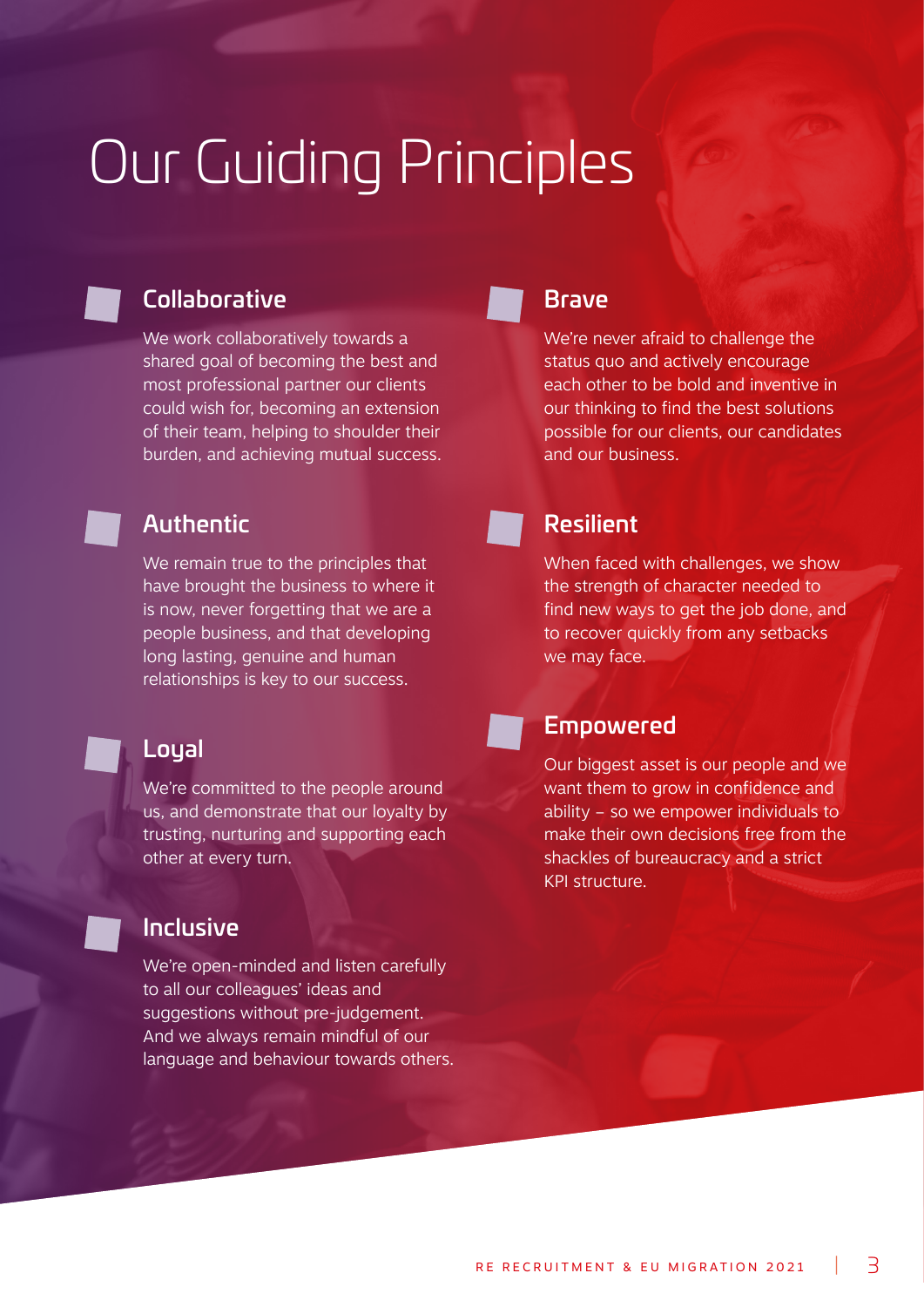

### Factors to consider

As a leading privately owned business RE Recruitment have continually monitored the potential and planned changes and as a result are in prime position to provide key support around the major considerations that the new migration bill will impose on your business.

To clarify, RE Recruitment believe the key considerations that the recruitment market will need to act on are as follows:

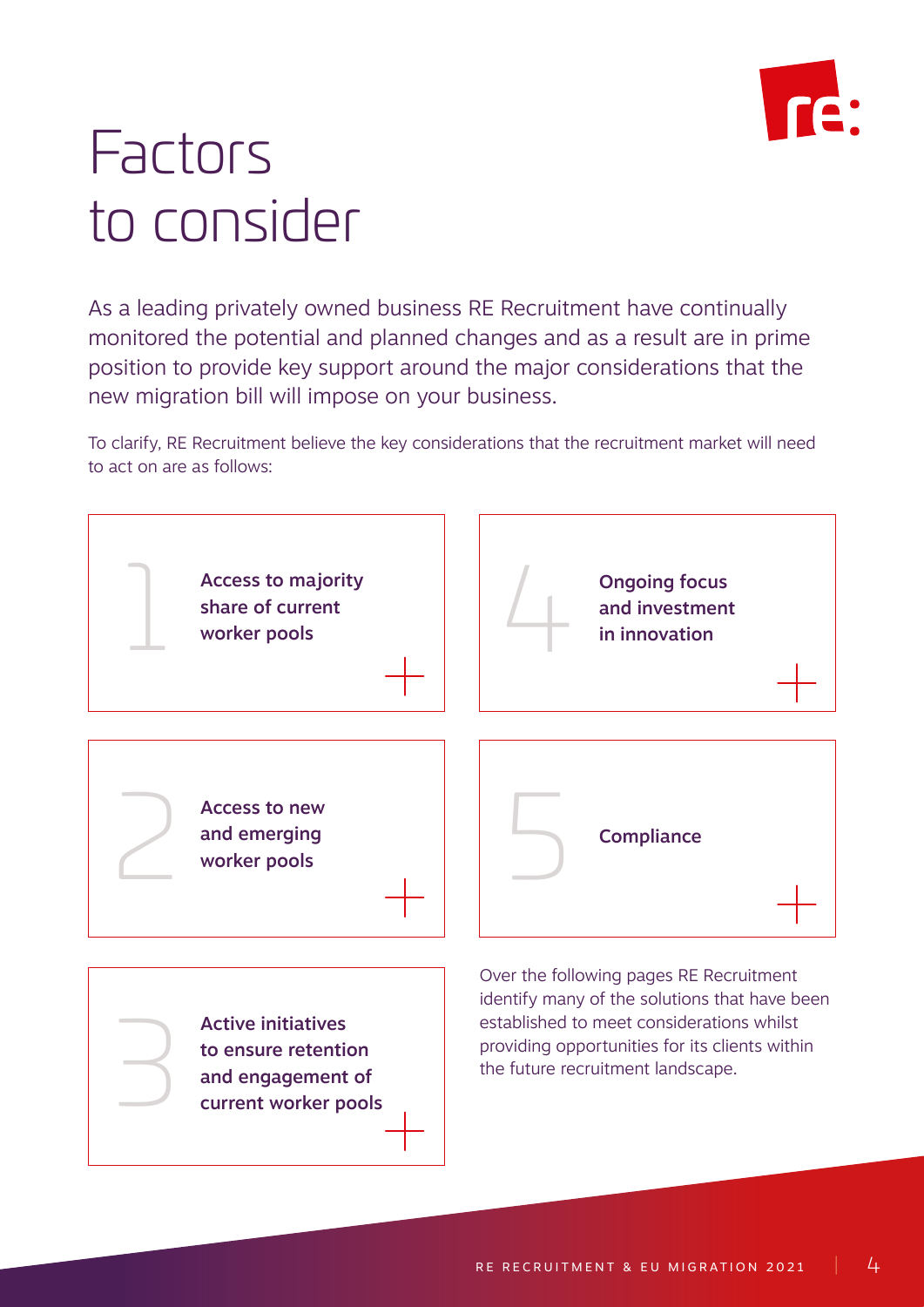01



## Access to majority share of current worker pools

Locally, nationally and internationally, RE Recruitment have built a reputation as being the agency of choice for workers who have embarked on their careers in the UK in the past 20 years.

In addition worker referrals from the current workforce make up around 60% of applications for temporary worker requirements within our client base.

75% of workforce not required to or are already settled

RE Recruitment have established a worker database grown over 20 years

RE Recruitment work across multiple sectors so hold huge cross section of local labour pools and settled status

Excellent volumes of referral from existing workers including, friends and family

International recruitment pioneer and as a result a well know brand in EU

Bespoke attraction campaigns, targeting accessible and available pools and specific demographics

Ease of access to our requirements through teams including seven languages spoken making RE the easy choice for eligible workers and settled status and pre settled status migrant worker pools in the UK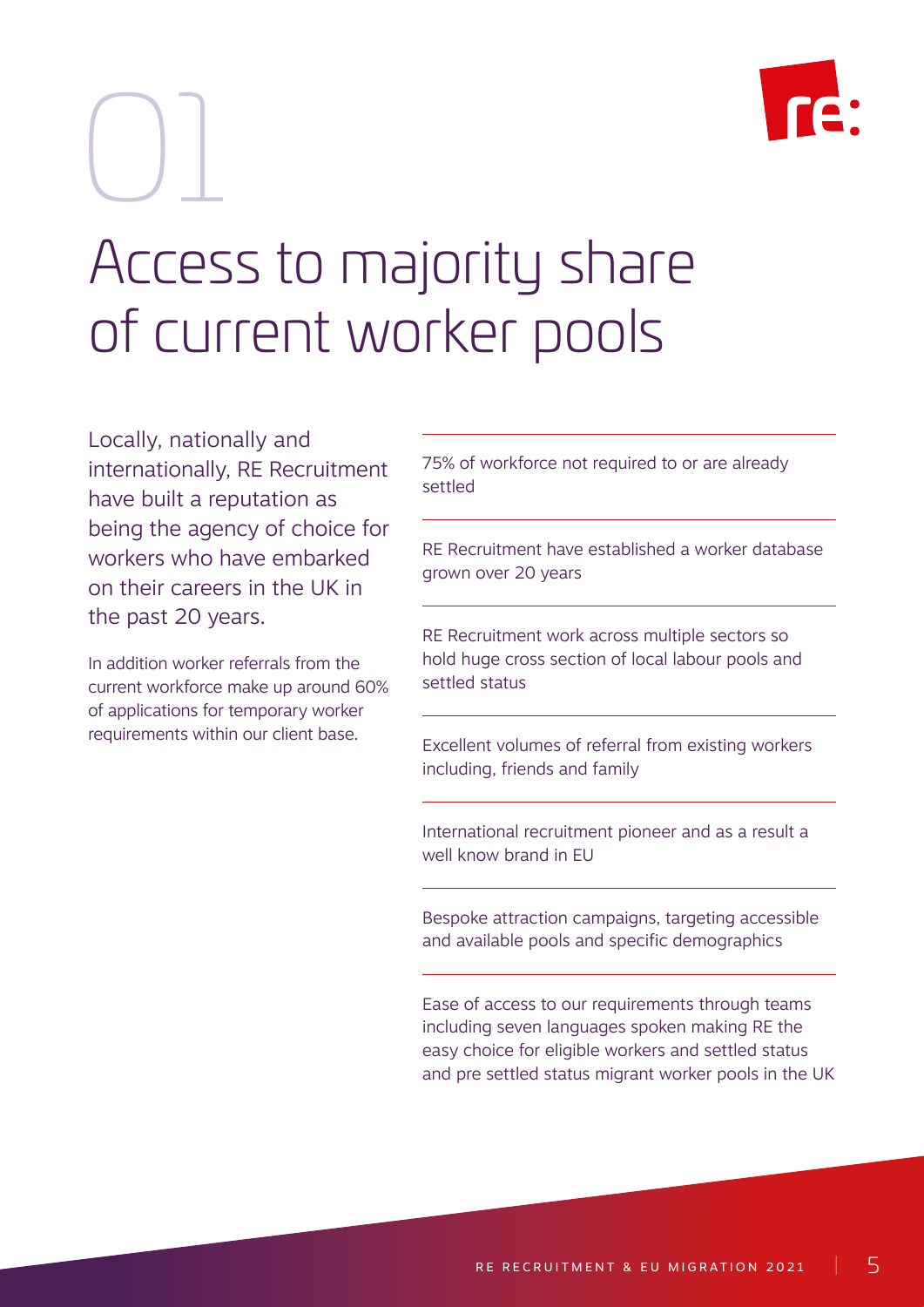02



### Access to new and emerging worker pools

Through its close relationships with leading bodies and access to local, national and international labour market information RE Recruitment are able to act on and access new and emerging worker pools whilst maintaining full compliance control.

Collaboration with clients to understand new and innovative shift patterns and ways of work that meet the requirements of the operation and local labour markets

Associations with schools, universities and colleges to capture student worker pools and workers of the future

Careful monitoring of economic trends to identify new availability pools due to site closures and subsequent outplacement opportunities

Mobilisation projects to move worker pools to locations where they are needed for short term durations using both transported and accommodated solutions

Careful workforce management to ensure any sector-based peaks retain and utilise workers from other sectors that are less buoyant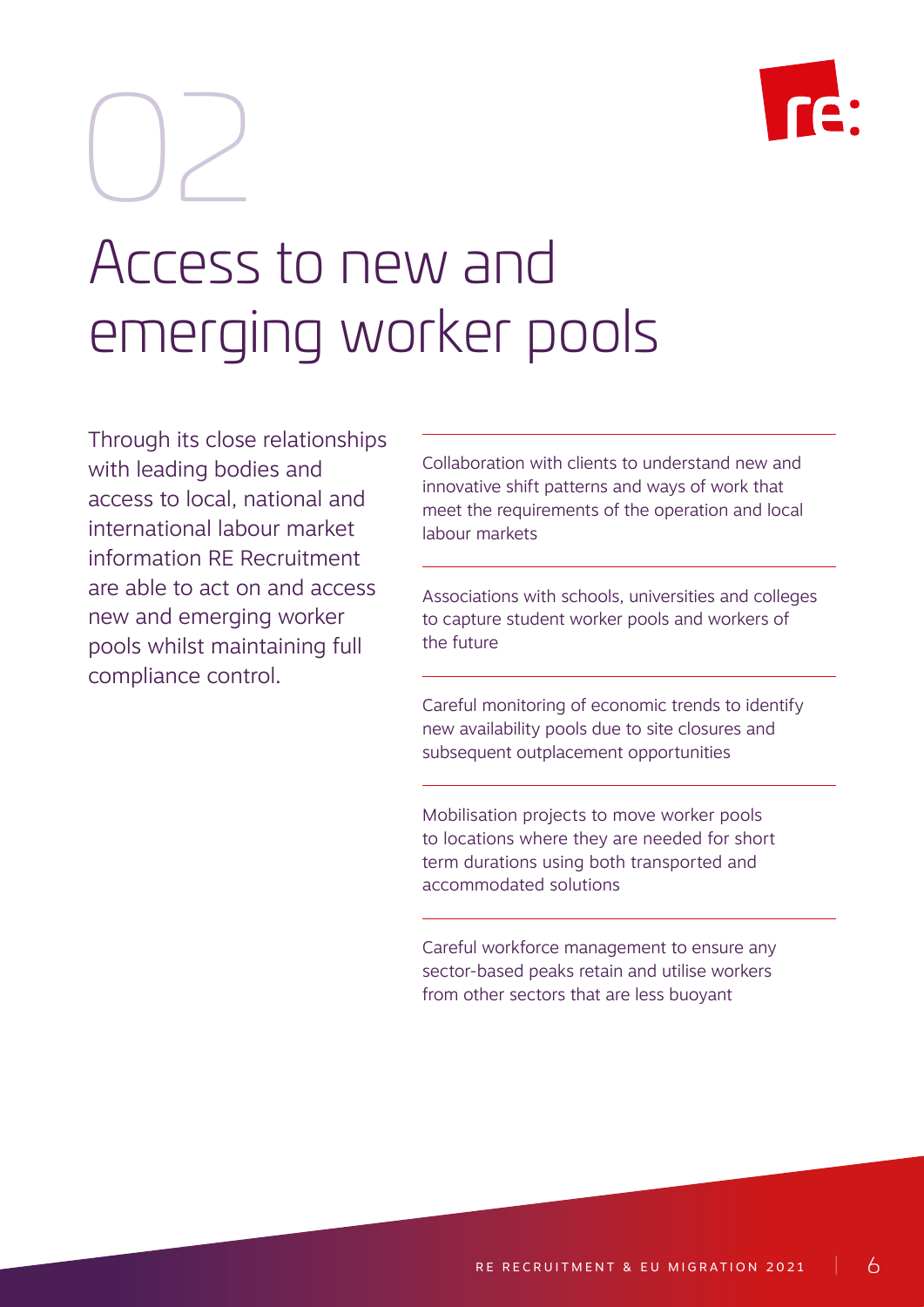

# 03

## Active initiatives to ensure retention and engagement of current worker pools

RE Recruitment continually work to retain and engage with their existing and future workforce, not surprisingly the results are effective in generating high levels of loyalty, commitment and recommendation.

RE Recruitment believe that resolving worker queries and ensuring optimum service levels within its candidate base should be achieved as a priority

Internal payroll and central services support allowing easy query resolution and where required multiple language capability

Operating through a 7-day application model allowing candidate engagement ahead of competitors

Through regular worker surveys RE Recruitment are able to identify and understand key motivators for both retention and engagement within each of its clients. This enables accurate representation of work

RE has consistently organised, contributed and delivered social opportunities within its client base for the past 20 years

RE Recruitment generate long term relationships with candidates, this is substantiated by an enviable nine month average service length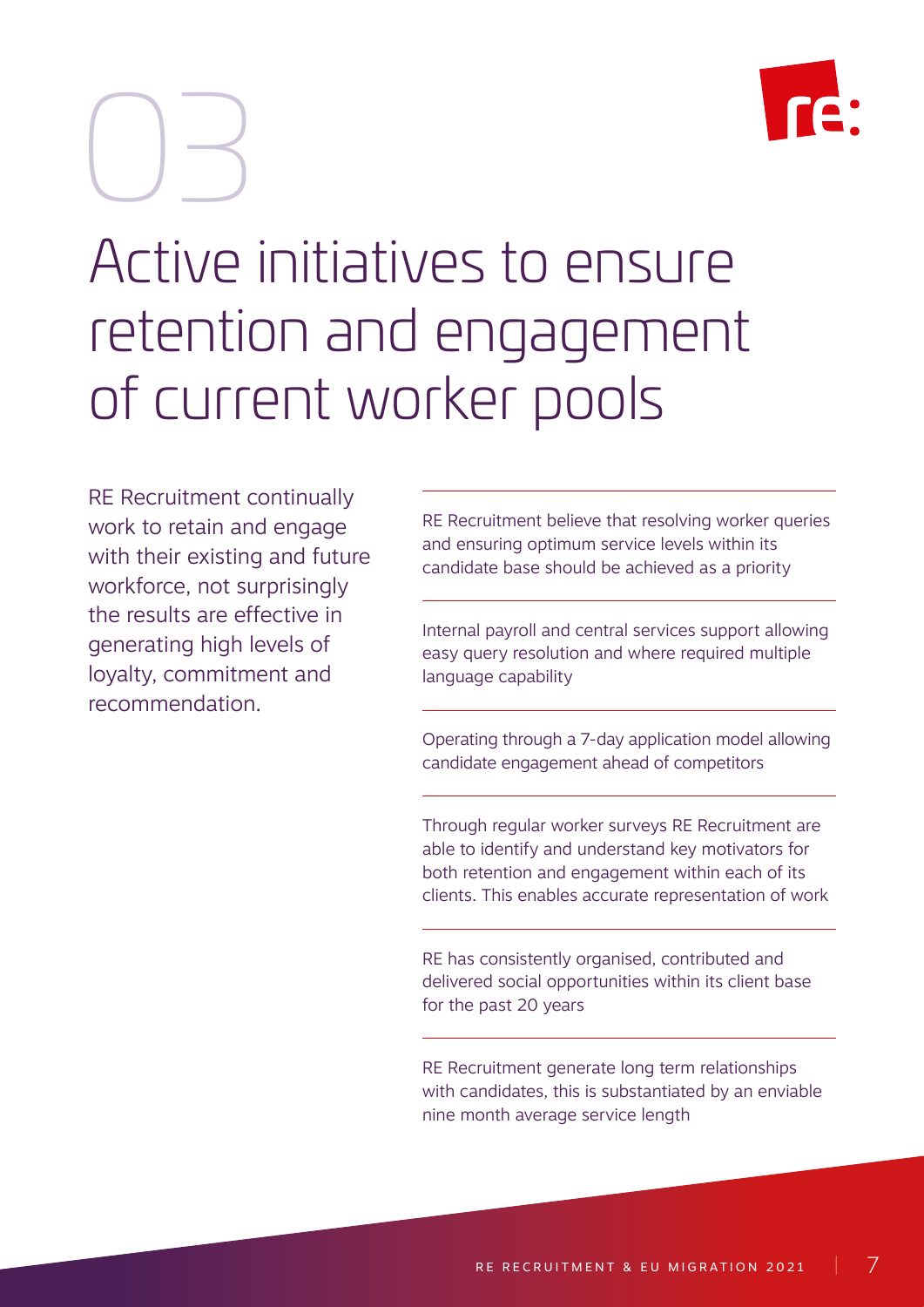

# Ongoing focus and investment in innovation 04

RE Recruitment are proud to be able to react at pace to changes both within the industry legislation and client sectors whilst enabling remote technologies which bring remote candidate worker pools closer to your operations.

Rollout of rebranding to ensure 'fit for purpose' image and marketing collateral along with user friendly website review

RE Recruitment have invested into the ongoing identification of software to both ensure ease of worker contact and compliance

Ability to deploy remote interviewing via candidate video interviewing software

Investment in online paperwork processes which enable easy interaction with workers across both email and SMS platforms

Candidate right to work checking via electronic 'u comply' software to ensure a high level of accuracy and compliance

Continued membership of corporate bodies associated with our sectors, enables access to latest trends and developments

Ongoing history of rapid deployment of new and innovative solutions over the past 20 years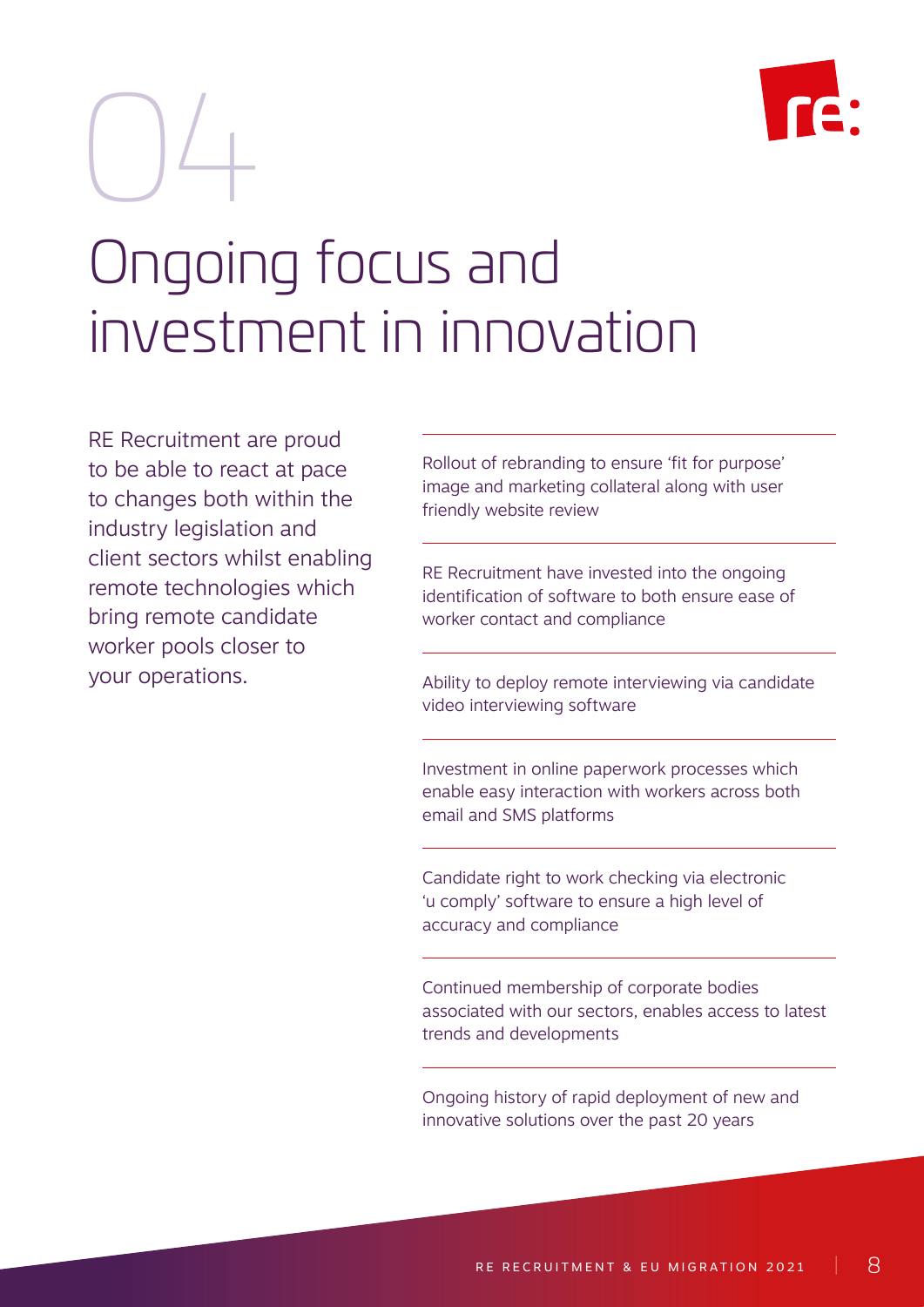

# Compliance 05

RE Recruitment has implemented a robust compliance system into its operations. A dedicated, experienced team monitors the company's daily operations in order to identify, eliminate or mitigate any possible risks. All compliance policies and procedures are written and introduced accordingly to the current ethical and legal standards and are applicable to employees, workers, and stakeholders.

### **Workforce**

Thorough checks are conducted during every stage of recruitment process, which includes basic eligibility to work checks and suitability for the role assessment. It also includes valuation of any Modern Slavery risks and constant performance monitoring which is set to identify any procedures derogations that might lead poor workers retention.

### External Audits

Our excellent results of external audits conducted by various clients, demonstrate that processes even though tailored specifically, are legally compliant and meet expectations.

### Internal Audits

Thanks to regular checks and monitoring, the company is able to recognise, mitigate and eliminate possible risks, as well as strive to achieve constant improvement of existing processes.

#### Knowledge

As members of Recruitment & Employment Confederation and Association of Labour Providers, RE is able to not only gather information related to compulsory legislative changes and prevailing trends that must be considered, but also to compare them against the guidance offered across the sector as well as assess their impact on future operations.

#### Training

All employees are regularly trained on relevant regulatory requirements but also offered behavioural courses that will help them to adapt to existing market expectations.

#### Risk Monitoring

Implemented risk mitigating policies and procedures do not only help identify possible breaches and eliminate the hazards, but also allow to spot the risks that might result from the regulatory changes, economy trends and differentiation in market expectations..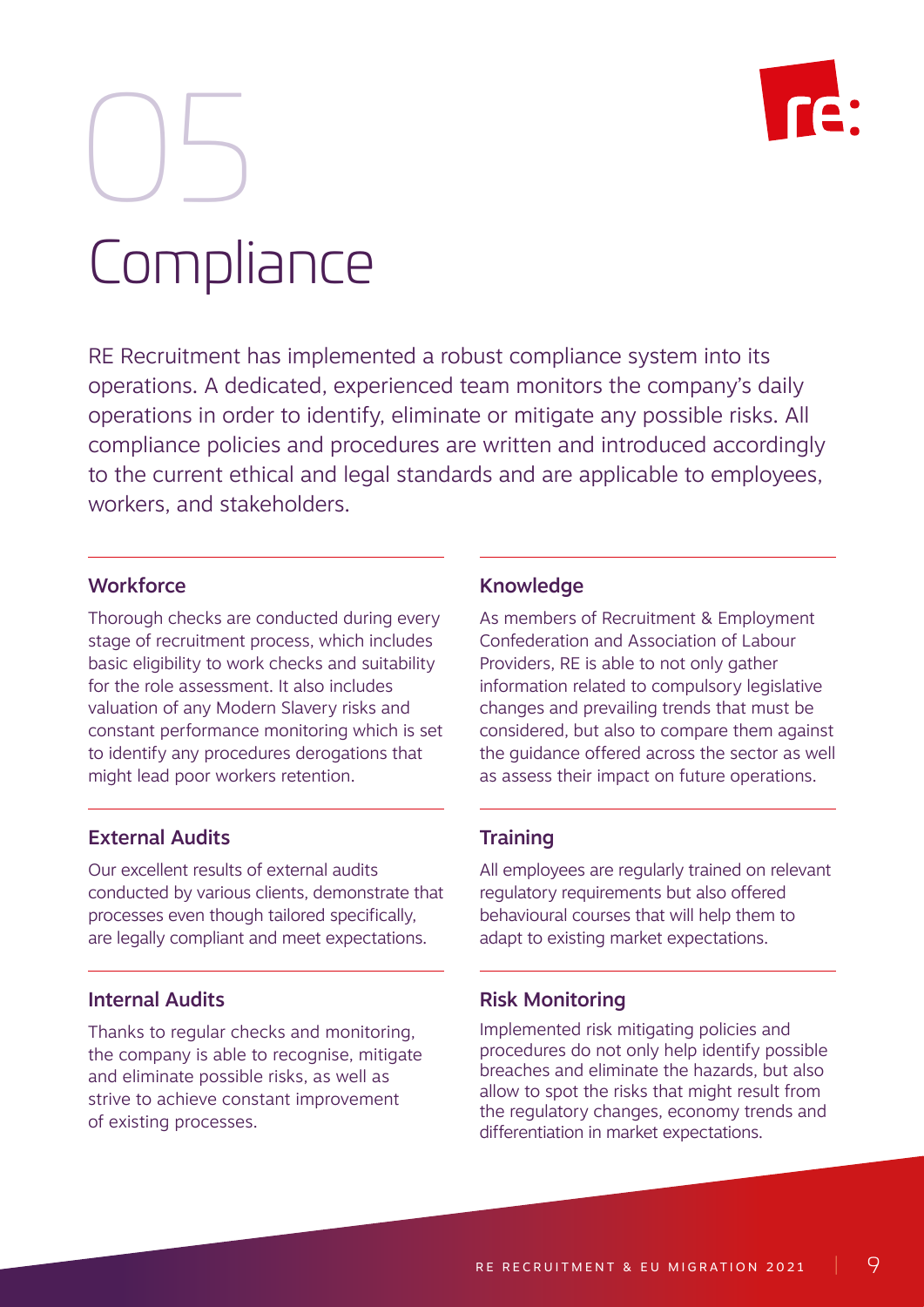# Don't just take our word for it...

### "

I loved working with RE because I was able to ask question in my own language when I first arrived"

### "

They are very nice people. All the time, they answer my questions and they pay properly. You are the best"



Good communication between the agency coordinator and the employee. The planned work schedule and professional problem solving are great. Good hourly rates too"

### "

I have worked for RE for the past 10 years, and now my family also work for them"